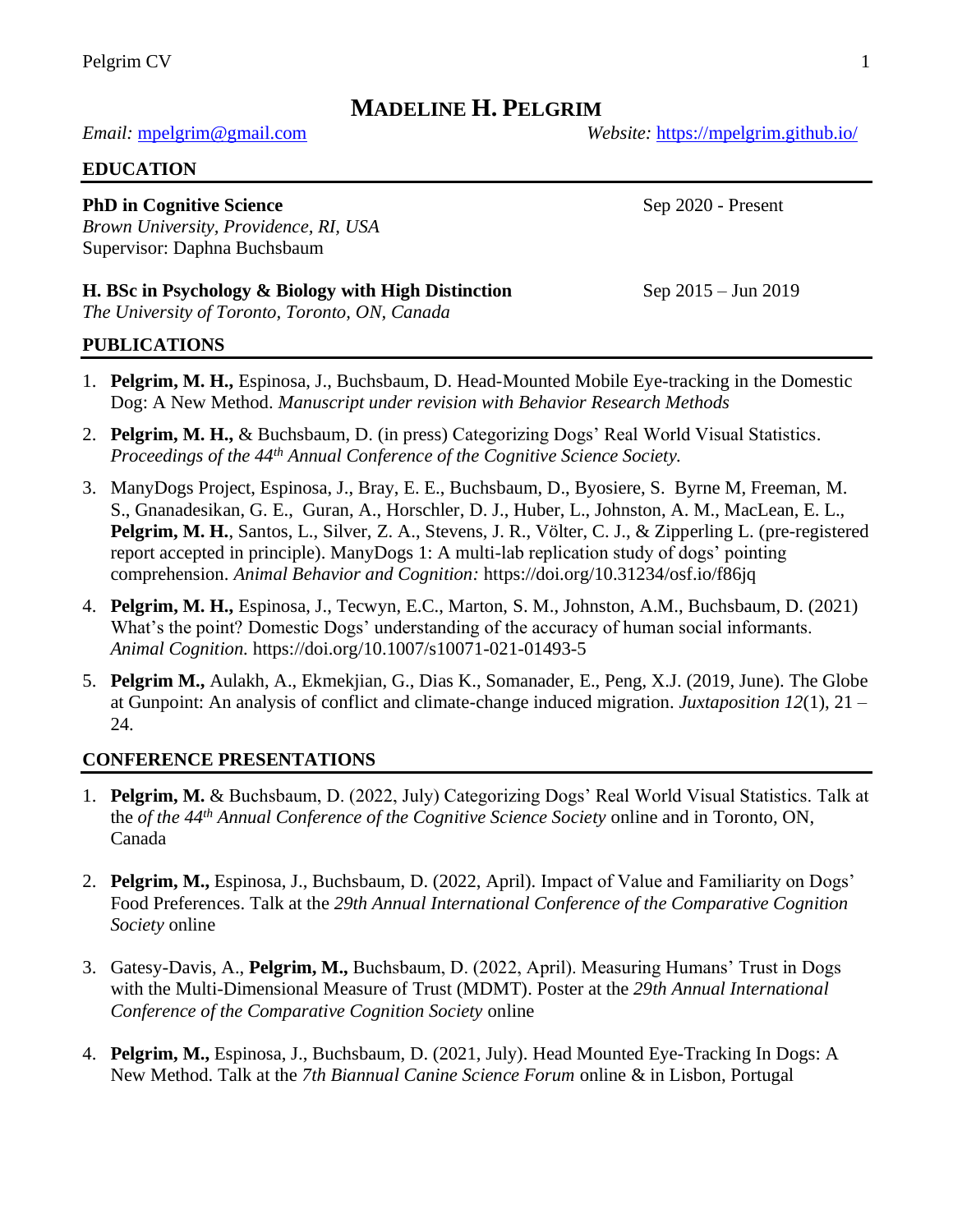- 5. ManyDogs, Espinosa, J., **Pelgrim, M.,** Byosiere S. (2021, July). The ManyDogs Project. Virtual round table at the *7th Biannual Canine Science Forum* online & in Lisbon, Portugal
- 6. Espinosa, J., Corbit, L., McGinn, K., **Pelgrim, M**., Buchsbaum, D. (2021, July). Domestic dogs understanding of the temporal priority principle. Virtual Talk at the *7th Biannual Canine Science Forum* online & in Lisbon, Portugal
- 7. **Pelgrim, M.,** Espinosa, J., Buchsbaum, D. (2021, April). Head Mounted Eye-Tracking In Dogs: An Update and Future Directions. Talk at the *East Coast Canine Cognition Workshop* online
- 8. **Pelgrim, M.,** Espinosa, J., Buchsbaum, D. (2021, April). Wearable Eye-tracking in the Domestic Dog: A New Method. Talk at the *28th Annual International Conference of the Comparative Cognition Society* online
- 9. **Pelgrim, M.,** Espinosa, J., Tecwyn, E., Marton, S., Johnston, A., Buchsbaum, D. (2021, April). Domestic Dogs' understanding of the accuracy of human social informants. Poster at the *Society for Research in Child Development Biennial Conference* online
- 10. Gnanadesikan, Gitanjali E., Julia Espinosa & **ManyDogs.** (2021, January). ManyDogs 1: An International Collaborative Approach to Pointing Comprehension in Domestic Dogs. Presented at the *Animal Behaviour Twitter Conference*. https://twitter.com/ManyDogsProject/status/ 1354550089918767105
- 11. Espinosa, J., Corbit, L., McGinn, K., **Pelgrim, M**., Buchsbaum, D. (2020, September). Exploring domestic dogs use of temporal directionality for inferring hidden causal relations. Talk presented virtually at the *University of Toronto's Ebbinghabus Empire Meeting* online, originally scheduled to be in Toronto, ON, Canada*,*
- 12. Espinosa, J., Corbit, L., McGinn, K., **Pelgrim, M**., Buchsbaum, D. (2020, July). Investigating the spatiotemporal priority principle in domestic dogs. Talk presented virtually at the *Animal Behaviour Society Virtual Meeting* online, originally scheduled to be in Knoxville, TN, USA
- 13. Espinosa, J., Corbit, L., McGinn, K., **Pelgrim, M**., Buchsbaum, D. (2020, July). Domestic dogs' understanding of spatial temporal priority. Poster presented virtually at the *42nd Annual Meeting of the Cognitive Science Society* online, originally scheduled to be in Toronto, ON, Canada
- 14. **Pelgrim, M.,** Espinosa, J., Buchsbaum, D. (2020, February). Wearable Eye-tracking in the Domestic Dog: A New Method. Talk at the *East Coast Canine Cognition Workshop* in New Haven, CT, USA
- 15. **Pelgrim, M.,** Espinosa, J., Tecwyn, E., Marton, S., Johnston, A., Buchsbaum, D. (2019, October). Domestic Dogs' understanding of the accuracy of human social informants. Talk at the *Canine Science Conference* in Phoenix, AZ, USA
- 16. **Pelgrim, M.,** Espinosa, J., Tecwyn, E., Marton, S., Johnston, A., Buchsbaum, D. (2019, July). Domestic Dogs' understanding of the accuracy of human social informants. Poster presented at the *41st Annual Meeting of the Cognitive Science Society* in Montreal, QC, Canada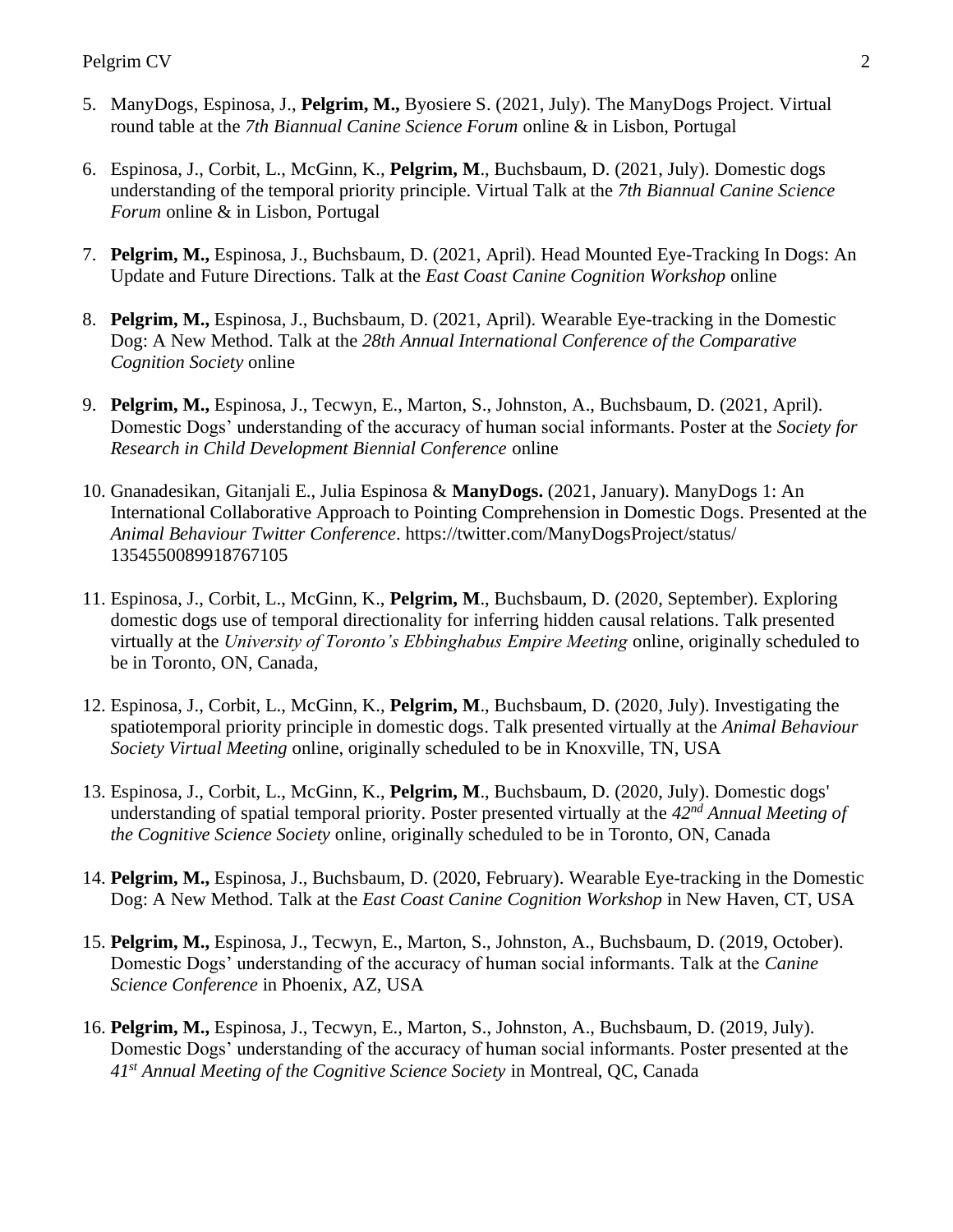- 17. **Pelgrim, M.,** Espinosa, J., Tecwyn, E., Marton, S., Johnston, A., Buchsbaum, D. (2019, April). Domestic Dogs' understanding of the accuracy of human social informants. Poster presented at the *26th Annual International Conference of the Comparative Cognition Society* in Melbourne Beach, FL, USA
- 18. **Pelgrim, M.**, Espinosa, J., Tecwyn, E., Marton, S., Johnston, A., Buchsbaum, D. (2019, January). What's the point? Domestic dogs understanding of the accuracy of human social cues. Talk at the *Arts and Sciences Student Union Undergraduate Research Conference* in Toronto, ON, Canada.
- 19. **Pelgrim, M.**, Espinosa, J., Tecwyn, E., Marton, S., Johnston, A., Buchsbaum, D. (2018, November). Domestic dogs understanding of the accuracy of human social cues. Talk at the *East Coast Canine Cognition Workshop* in New Haven, CT, USA.
- 20. Espinosa, J., Tecwyn, E., **Pelgrim, M.**, Marton, S., Johnston, A., Buchsbaum, D. (2018, July). What's that point all about? Domestic dogs compare the accuracy of human social cues. Talk at the *Canine Science Forum* in Budapest, Hungary.
- 21. **Pelgrim, M**., Espinosa, J., Tecwyn, E., Buchsbaum, D. (2017, March). Physical reasoning in the domestic dog: An exploration of solidity. *Undergraduate Research Opportunities Program Poster Session*, Toronto, ON, Canada

## **RESEARCH EXPERIENCE**

## **Graduate Researcher Sep 2020 – Present**

|  |  | Brown Dog Lab at Brown University |
|--|--|-----------------------------------|
|  |  |                                   |

| Lab Manager                                                          | Jun 2019 – Jul 2020     |
|----------------------------------------------------------------------|-------------------------|
| <b>Canine Cognition Lab Independent Study Student</b>                | Sep $2018 -$ Apr $2019$ |
| <b>Canine Cognition Lab Coordinator</b>                              | Jun $2017 -$ Jun $2018$ |
| Canine Cognition Lab Research Opportunity Program Student            | Sep $2016 -$ May $2017$ |
| Computational Cognitive Development Lab at the University of Toronto |                         |

- Managed twenty-three research assistants, delegating tasks and training new lab members
- Handled dogs and interacted with their owners, recruited members of the community to bring in their dogs, and performed role of experimenter for multiple studies
- Carried out data entry, literature reviews, and created and presented posters and conference talks

## **INVITED TALKS**

| Introduction to Canine Cognition.<br>University of Toronto Student Recruitment Training. Toronto, ON, Canada                    | <b>Sep 2019</b> |
|---------------------------------------------------------------------------------------------------------------------------------|-----------------|
| Research in Canine Cognition: The Lab Experience.<br>University of Toronto International Counsellors Event. Toronto, ON, Canada | <b>May 2019</b> |
| Undergraduate Research.<br>Psychology Student Association. Toronto, ON, Canada                                                  | <b>Nov 2018</b> |
| <b>SERVICE</b>                                                                                                                  |                 |

## **IACUC Primary Scientific Member May 2022 – Present**

*Brown University Institutional Animal Care and Use Committee, Brown University*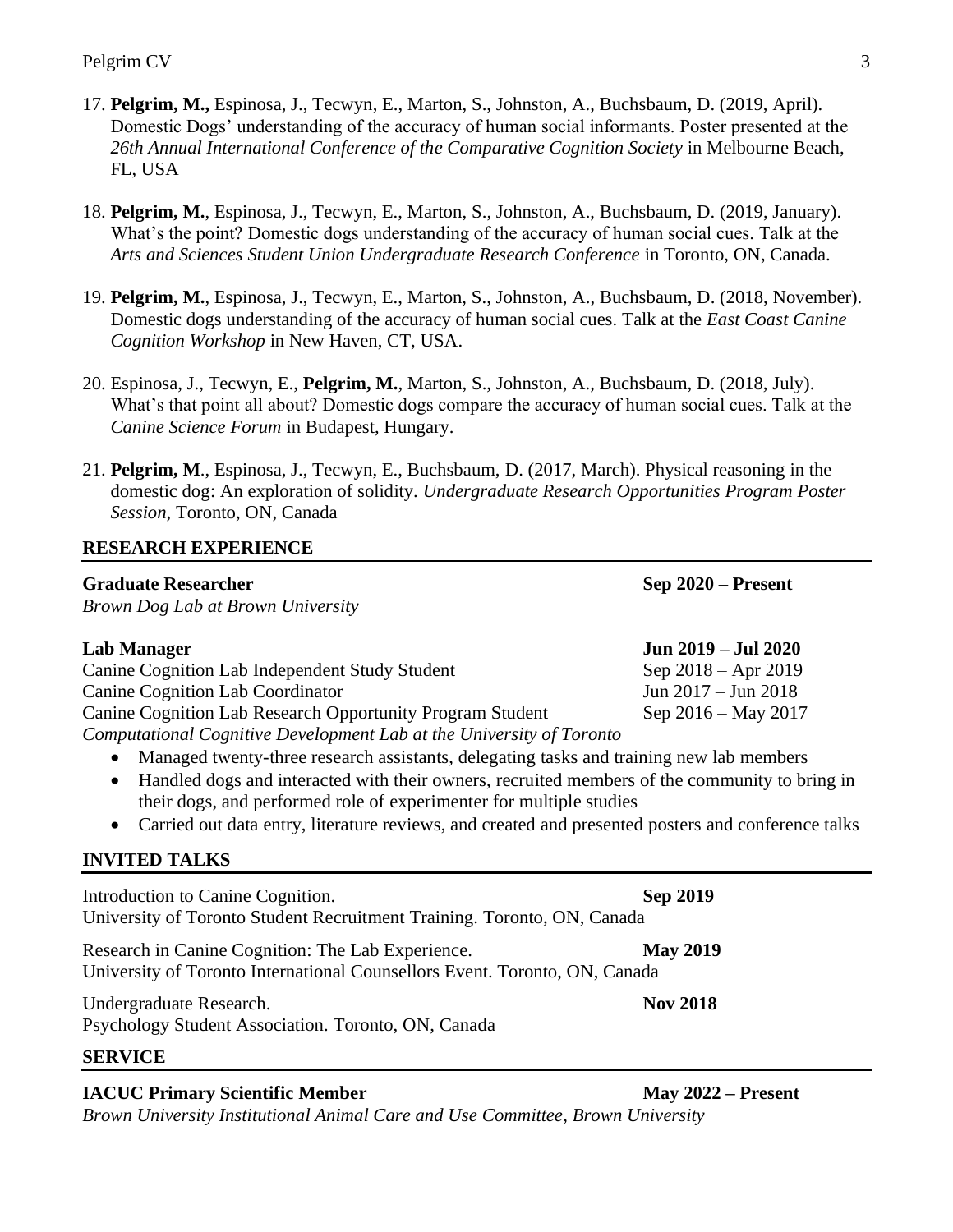• Conduct evaluations of animal care and use program, supervise and asses animal care and use activities, review and approve of institutional training programs

# **Graduate Student Representative Jul 2021 – Present**

*Department of Cognitive, Linguistic, & Psychological Sciences, Brown University*

• Liaise between graduate student body and department, advocate on behalf of student body, plan events, and foster a welcoming and inclusive environment

# **Animal Research Compliance Advisory Group Member Feb 2021 – Present**

*Brown Office of Research Integrity, Brown University*

• Collaborate and partner with animal research program stakeholders that will promote positive animal welfare initiatives

*Greater Toronto Area Animal Cognition Group, Toronto, Ontario, CA*

• Contacted and invited speakers from a wide range of disciplines and scheduled monthly meetings*.* Facilitated meetings, introducing speakers and moderating timing of discussion

# **TEACHING & MENTORING**

## **Teaching Assistant**

| Department of Cognitive, Linguistic, & Psychological Sciences, Brown University |             |
|---------------------------------------------------------------------------------|-------------|
| Mind, Brain, and Behavior: An Interdisciplinary Approach (CLPS0010)             | Fall 2021   |
| Children's Thinking (CLPS0610)                                                  | Spring 2022 |
| <b>Student Mentorship</b>                                                       |             |
| <b>Brown University</b>                                                         |             |

| International Graduate Student Peer Mentor (16 students)                    | Sep $2021$ – Present |
|-----------------------------------------------------------------------------|----------------------|
| Research Mentor (6 students)                                                | $Sep 2020 - Present$ |
| • Brown Dog Lab, mentored on research and undergraduate and graduate career |                      |

## *University of Toronto*

| C                                                                                    |                             |
|--------------------------------------------------------------------------------------|-----------------------------|
| Research Mentor (20+ students)                                                       | Jun $2017 - Aug\ 2020$      |
| • Computational Cognitive Development Lab and Canine Cognition Lab, mentored both on |                             |
| research and undergraduate career                                                    |                             |
| Ecology and Evolutionary Biology Peer Mentor (3 students)                            | October $2018 - April 2019$ |
| Woodsworth College E-Mentor (30 students)                                            | May $2017$ – September 2018 |
|                                                                                      |                             |

# **AWARDS AND HONOURS**

| NSF Graduate Research Fellowship Program Honorable Mention        | 2022              |
|-------------------------------------------------------------------|-------------------|
| University of Toronto Arts & Science Students' Union Travel Grant | <b>March 2019</b> |
| NSERC Undergraduate Student Research Award                        | 2018              |

## **SKILLS & CERTIFICATIONS**

## **Computer Languages:** R, Python

**Teaching:** Sheridan Centre Teaching Essentials for Graduate TA's (2021), Sheridan Centre Reflective Teaching (planned 2022)

**Meeting Organizer** Sep 2019 – Apr 2020